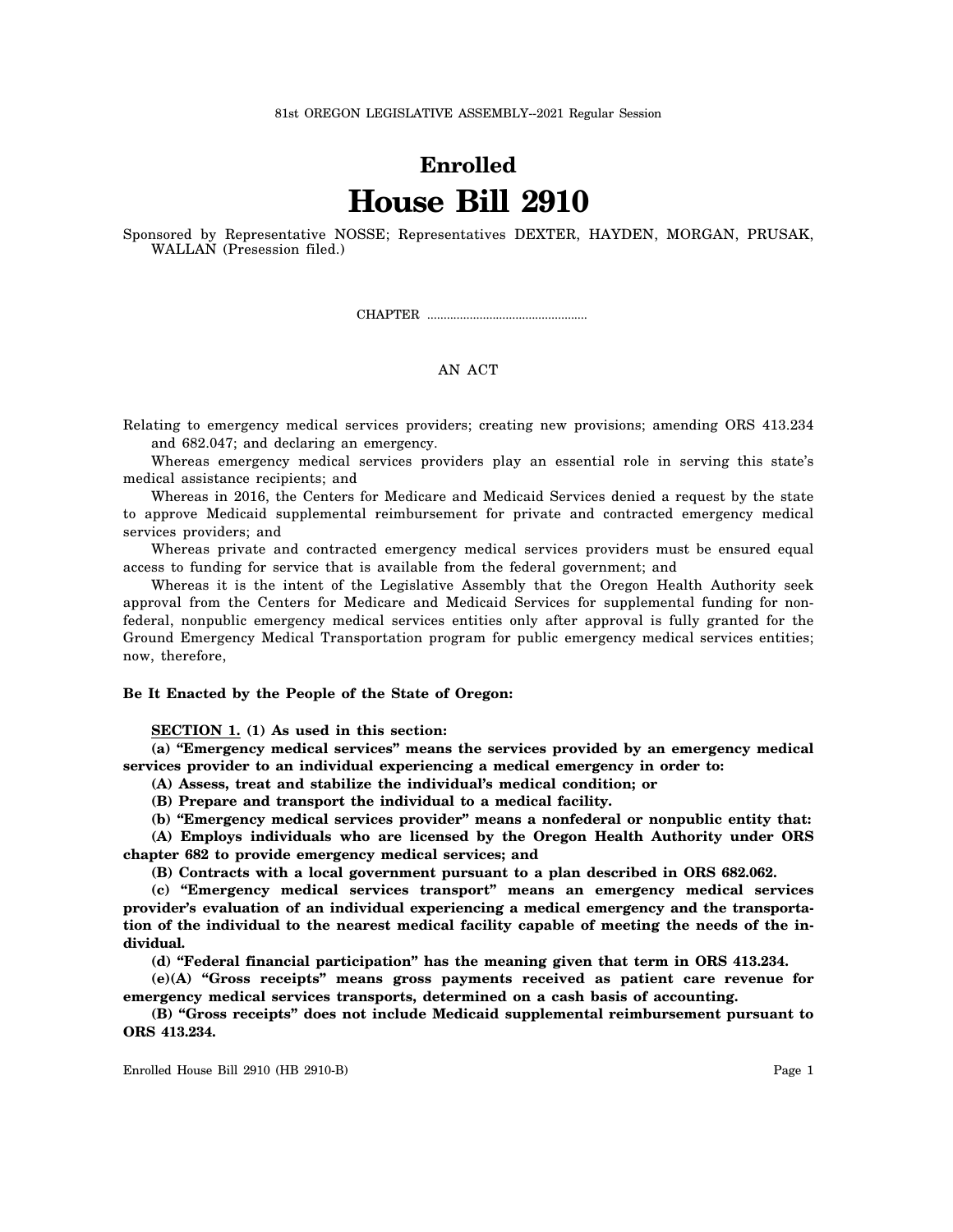**(f) "Local government" has the meaning given that term in ORS 174.116.**

**(2) The Oregon Health Authority may request approval from the Centers for Medicare and Medicaid Services to administer the program described in this section. Upon receipt of approval, the authority shall:**

**(a) Annually assess a quality assurance fee on each emergency medical services transport provided by an emergency medical services provider licensed in this state in an amount equal to the lesser of the amount permitted by federal law and five percent of the projected total gross receipts for the following 12-month period, divided by the projected number of emergency medical services transports in the same 12-month period. The projections must be based on the data reported under paragraph (h) of this subsection.**

**(b) Prescribe the manner and due dates for the assessment and collection of quality assurance fees under this section.**

**(c) Modify or make adjustments to any methodology, fee amount or other provision specified in this section to the extent necessary to meet the requirements of federal law or to ensure federal financial participation in the costs of emergency medical services transports reimbursed by the authority.**

**(d) Assess interest on quality assurance fees not paid by the date due at 10 percent per annum, beginning on the day after the date the payment was due.**

**(e) Assess a penalty equal to the interest charged under paragraph (d) of this subsection for each month for which the payment is more than 60 days overdue.**

**(f) Deduct the amount of any unpaid fee, interest or penalty assessed under this section from any fee-for-service medical assistance reimbursement owed to the emergency medical services provider until the full amount of the fee, interest or penalty is recovered. The authority may not make a deduction pursuant to this paragraph until after the authority gives the emergency medical services provider written notification. The authority may permit the amount owed to be deducted over a period of time that takes into account the financial condition of the emergency medical services provider.**

**(g) Establish the reimbursement to be paid to an emergency medical services provider for an emergency medical services transport in an amount that is equal to the amount of quality assurance fees, interest and penalties assessed by the authority under this section and the associated federal financial participation less any costs incurred by the authority to administer this section. An emergency medical services provider shall use a portion of the funds to increase wages and benefits for employees. The reimbursement established under this paragraph:**

**(A) May not exceed the costs for the emergency medical services transport, determined in accordance with standards established by the authority, less the amount of reimbursement that the emergency medical services provider is eligible to receive from all public and private sources.**

**(B) Shall be paid only from federal financial participation in the costs of emergency medical services transports and the Emergency Medical Services Fund established under section 2 of this 2021 Act.**

**(C) May not be used to supplant existing funding for emergency medical services transports and the Emergency Medical Services Fund established under section 2 of this 2021 Act.**

**(D) Shall be required and payable only for periods in which emergency medical services providers are required to pay quality assurance fees.**

**(E) May be reduced by the authority to provide grants to emergency medical services providers for innovative ambulance programs.**

**(h) Prescribe the form and manner for an emergency medical services provider to report the data necessary to administer this section, including information about the portion of funds that the emergency medical services provider used to increase wages and benefits for employees, and may require a certification by each emergency medical services provider under penalty of perjury of the truth of the data reported under this paragraph.**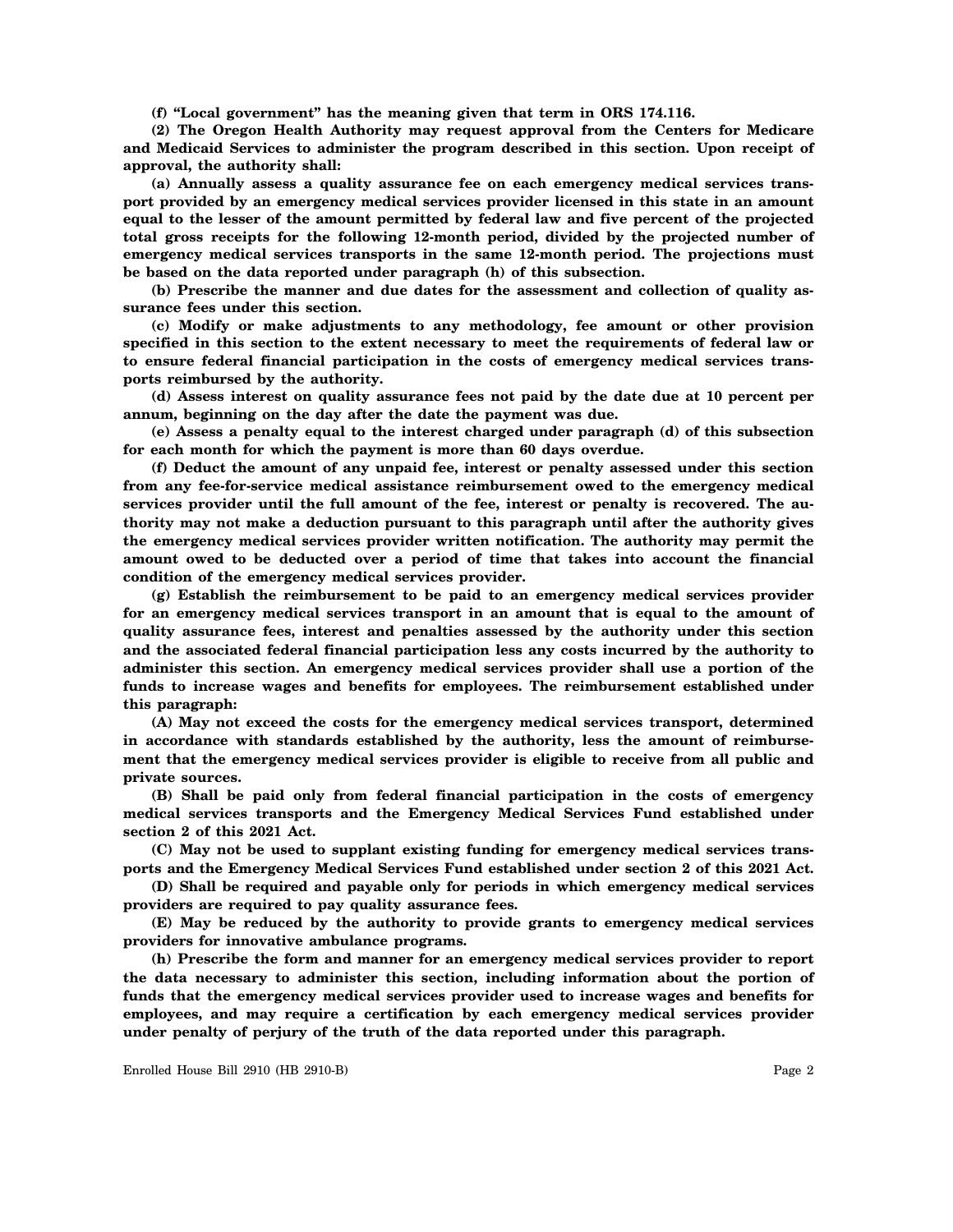**(i) Require a medical services provider to report to the authority the number of emergency medical services transports it provided in each 12-month period, by payer type.**

**(j) Require an emergency medical services provider to report to the authority its gross receipts for each 12-month period.**

**(k) Require an emergency medical services provider to report to the authority the provider's costs for emergency medical services transports.**

**(3) All quality assurance fees and interest collected under this section shall be deposited into the Emergency Medical Services Fund established in section 2 of this 2021 Act.**

**(4) The authority may waive a portion or all of the interest or penalties, or both, assessed under subsection (2) of this section if the authority determines that the imposition of the full amount of the quality assurance fee in accordance with the due dates established under subsection (2) of this section is likely to impose an undue financial hardship on the emergency medical services provider. The waiver must be conditioned on the emergency medical services provider's agreement to pay the quality assurance fees on an alternative schedule developed by the authority.**

**(5) In the event of a merger, acquisition or similar transaction involving an emergency medical services provider that has outstanding quality assurance fees, interest or penalties due, the successor emergency medical services provider is responsible for paying to the authority the full amount of outstanding quality assurance fees, interest and penalties that are due on the effective date of the merger, acquisition or transaction.**

**(6) The authority shall modify the method for calculating or paying the reimbursement under subsection (2) of this section if the modification is necessary to ensure that the expenditures for emergency medical services transports qualify for federal financial participation.**

**(7) The authority shall administer this section in a manner that is consistent with:**

**(a) ORS 413.234 and 413.235; and**

**(b) Federal law, including the terms and conditions of agreements with the Centers for Medicare and Medicaid Services.**

**(8) An emergency medical services provider shall report the data required by subsection (2)(h) of this section within five days after the date upon which the report is due. After sending written notice to an emergency medical services provider, the authority may impose a penalty of \$100 per day against an emergency medical services provider for every day that the report is overdue. Any funds resulting from a penalty imposed under this subsection shall be deposited in the General Fund to be available for general governmental purposes.**

**SECTION 2. (1) The Emergency Medical Services Fund is established in the State Treasury, separate and distinct from the General Fund. The Emergency Medical Services Fund consists of moneys collected by the Oregon Health Authority under section 1 (3) of this 2021 Act. Moneys in the fund are continuously appropriated to the authority for the purposes of:**

**(a) Providing grants to emergency medical services providers for innovative ambulance programs;**

**(b) Funding the state medical assistance program, including but not limited to increasing reimbursement rates for emergency medical services transports; and**

**(c) Administering section 1 of this 2021 Act.**

**(2) Interest earned by the fund shall be credited to the fund.**

**SECTION 3. (1) Section 1 of this 2021 Act is in addition to and not in lieu of the provisions of ORS 413.234 and 413.235.**

**(2) The reimbursement established under section 1 of this 2021 Act also applies to the reimbursement of emergency medical services providers, as defined in section 1 of this 2021 Act, by coordinated care organizations, as defined in ORS 414.025, as permitted by the Centers for Medicare and Medicaid Services.**

**SECTION 4.** ORS 413.234 is amended to read:

413.234. (1) As used in ORS 413.234 and 413.235: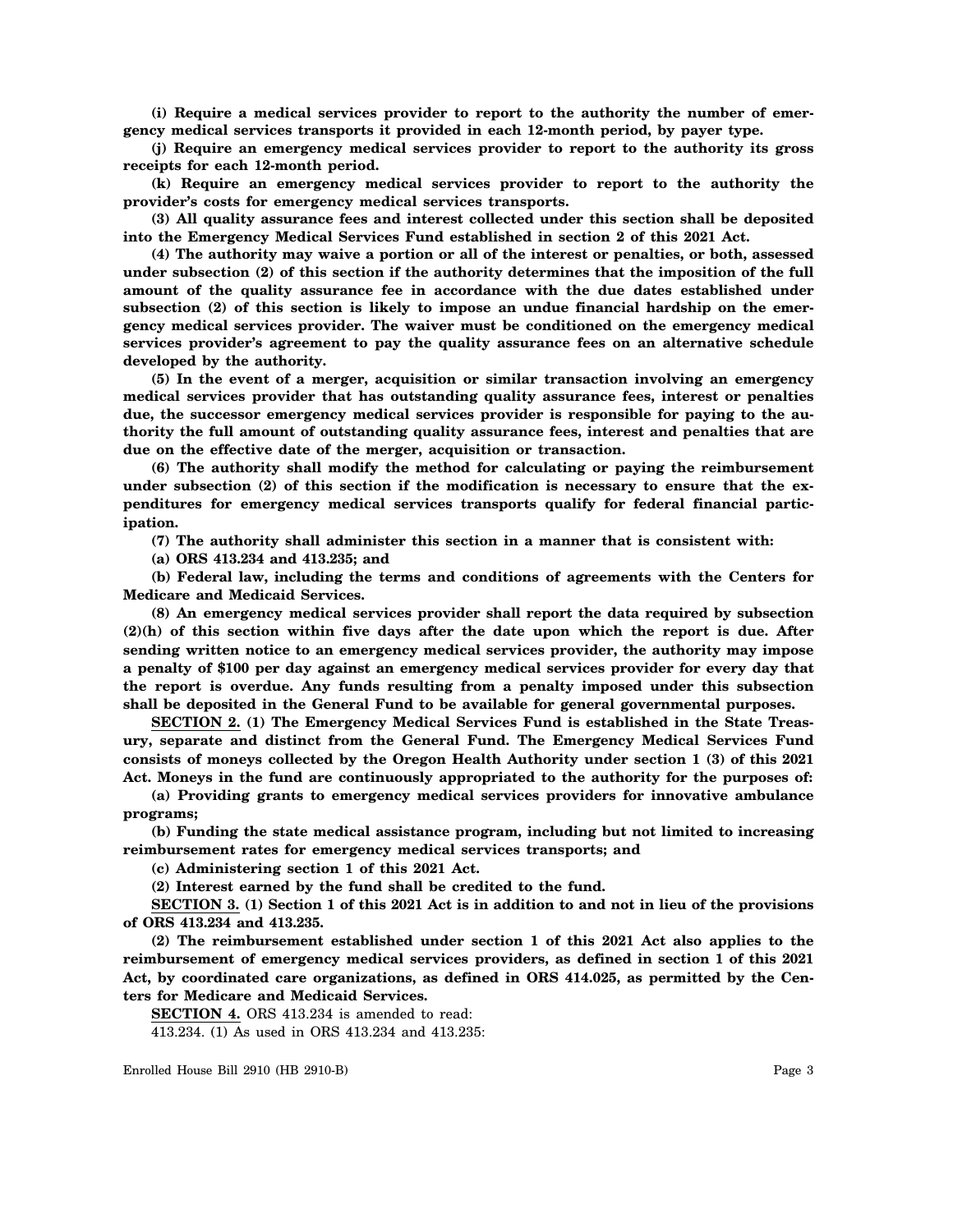(a) "Emergency medical services" means the services provided by emergency medical services providers to an individual experiencing a medical emergency in order to:

(A) Assess, treat and stabilize the individual's medical condition; or

(B) Prepare and transport the individual by ground to a medical facility.

(b) "Emergency medical services provider" or "provider" means an entity that[*:*]

[*(A)*] employs individuals who are licensed by the Oregon Health Authority under ORS chapter 682 to provide emergency medical services[*;*] and

 $[(B)(i)]$  that is owned or operated by a local government, a state agency or a federally recognized Indian tribe**.**[*; or*]

[*(ii) Contracts with a local government pursuant to a plan described in ORS 682.062.*]

(c) "Federal financial participation" means the portion of medical assistance expenditures for emergency medical services that are paid or reimbursed by the Centers for Medicare and Medicaid Services in accordance with the state plan for medical assistance.

(d) "Local government" has the meaning given that term in ORS 174.116.

(2) Upon request, an emergency medical services provider that has entered into a provider agreement with the authority **or a contract with a coordinated care organization** is eligible to receive Medicaid supplemental reimbursement from the authority **or coordinated care organization** for the cost of providing emergency medical services to a medical assistance recipient. The Medicaid supplemental reimbursement shall be added to the payment **by the authority or coordinated care organization** for the emergency medical services [*established by the authority in accordance with ORS 414.065*] **as permitted by the Centers for Medicare and Medicaid Services**.

(3)(a) Except as provided in paragraph (b) of this subsection, the Medicaid supplemental reimbursement paid to an emergency medical services provider shall be equal to the amount of federal financial participation received by the authority for the provider's cost for the emergency medical services.

(b) The Medicaid supplemental reimbursement paid to a provider under this section may not exceed the provider's actual costs for the emergency medical services, determined in accordance with standards established by the authority, less the amount of reimbursement that the provider is eligible to receive from all **public and private** sources[*, including the payment amount for emergency medical services established by the authority in accordance with ORS 414.065*].

(4) An emergency medical services provider shall make readily available to the authority documentation, data and certifications, as prescribed by the authority, necessary to establish that the emergency medical services expenditures qualify for federal financial participation and to calculate the amount of Medicaid supplemental reimbursement that is due.

(5)(a) Except as provided in paragraph (b) of this subsection, the authority shall modify the method for calculating or paying the Medicaid supplemental reimbursement if modification is necessary to ensure that emergency medical services expenditures qualify for federal financial participation.

(b) This section does not authorize the payment of Medicaid supplemental reimbursement to an emergency medical services provider if the provider has not entered into a provider agreement[*,*] with the authority, **or a contract with a coordinated care organization**, to serve medical assistance recipients.

(c) If the Centers for Medicare and Medicaid Services approves the implementation of this section and later revokes its approval or expresses its intent to revoke or refuse to renew its approval, the authority shall report the fact at the next convening of the interim or regular session committees of the Legislative Assembly related to health care.

(6) General Fund moneys may not be used to implement this section. As a condition of receiving Medicaid supplemental reimbursement, an emergency medical services provider must enter into and comply with an agreement with the authority to reimburse the authority for the costs of administering this section.

[*(7) This section applies only to emergency medical services providers that are reimbursed by the authority on a fee-for-service basis.*]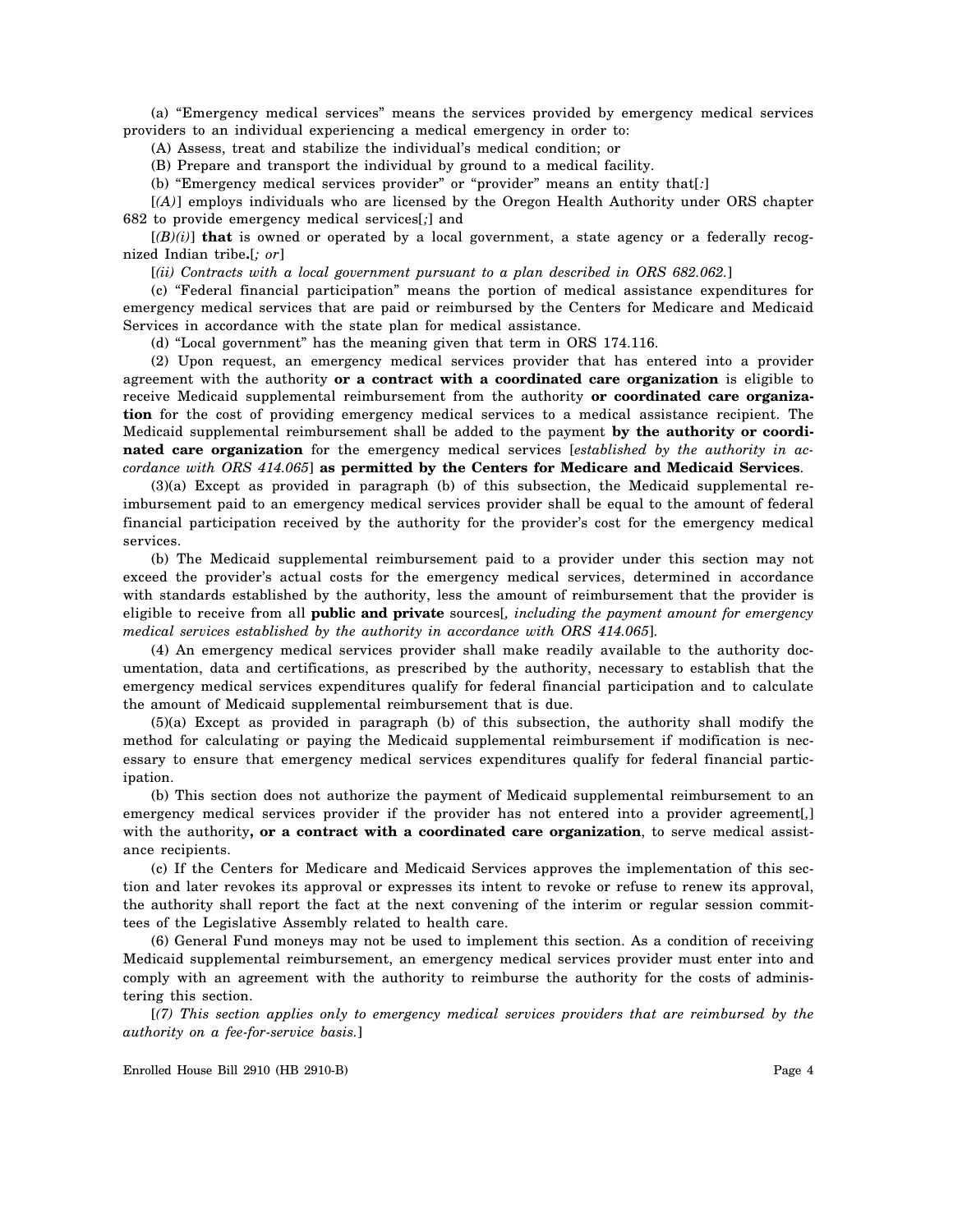**SECTION 5.** ORS 682.047 is amended to read:

682.047. (1) [*When applications have been made as required under ORS 682.045,*] The Oregon Health Authority shall issue [*licenses to the owner*] **a license to the owner of an ambulance service, or the owner of an ambulance, that applies for a license under ORS 682.045** if [*it is found*] **the authority finds** that the ambulance service [*and*] **or** ambulance [*comply*] **complies** with the requirements of ORS 820.350 to 820.380 and this chapter and the rules adopted [*thereunder*] **under ORS 820.350 to 820.380 and this chapter**.

(2) [*Each license unless sooner suspended or revoked shall expire on the next June 30 or on such date as may be specified by authority rule.*] **An ambulance service license or ambulance license expires on the next June 30 after the license is issued or on another date specified by the authority by rule.**

(3) The authority may initially issue a license for less than a 12-month period or for more than a 12-month period not to exceed 15 months.

(4) [*Licenses shall be issued only to the owner of the ambulance service and only for the ambulance named in the application and shall not be*] **A license issued under this section is not** transferable to any other person, governmental unit, ambulance service or ambulance.

(5) Licenses [*shall*] **must** be displayed as prescribed by the rules of the authority.

(6) The authority shall provide for the replacement of any current license that becomes lost, damaged or destroyed. [*A replacement fee of \$10 shall be charged for each replacement license.*]

(7) Nonrefundable fees in the following amounts [*shall*] **must** accompany each initial and each subsequent annual application to obtain a license to operate an ambulance service and ambulance:

(a) [*\$75*] **\$190** for an ambulance service having a maximum of four full-time paid positions;

(b) [*\$250*] **\$625** for an ambulance service having five or more full-time paid positions;

(c) [*\$45*] **\$115** for each ambulance license if the ambulance is owned and operated by an ambulance service that has a maximum of four full-time paid positions; and

(d) [*\$80*] **\$200** for each ambulance license if the ambulance is owned and operated by an ambulance service having five or more full-time paid positions.

(8) The fees established under subsection (7) of this section do not apply to an ambulance or vehicle described under ORS 682.035.

**SECTION 6. The amendments to ORS 682.047 by section 5 of this 2021 Act apply to licenses issued or renewed on or after the operative date specified in section 7 of this 2021 Act.**

**SECTION 7. (1) The amendments to ORS 682.047 by section 5 of this 2021 Act become operative on January 1, 2022.**

**(2) The Oregon Health Authority may take any action before the operative date specified in subsection (1) of this section that is necessary to enable the authority to exercise, on and after the operative date specified in subsection (1) of this section, all of the duties, functions and powers conferred on the authority by the amendments to ORS 682.047 by section 5 of this 2021 Act.**

**SECTION 8. The Oregon Health Authority shall immediately notify the Legislative Counsel if the Centers for Medicare and Medicaid Services approves or disapproves, in whole or in part, a request for approval to administer the program described in section 1 of this 2021 Act.**

**SECTION 9. Notwithstanding any other law limiting expenditures, the amount of \$30,366,152 is established for the biennium beginning July 1, 2021, as the maximum limit for payment of expenses by the Oregon Health Authority from the Emergency Medical Services Fund established by section 2 of this 2021 Act.**

**SECTION 10. Notwithstanding any other law limiting expenditures, the limitation on ex**penditures established by section 5 (1), chapter **, Oregon Laws 2021** (Enrolled House **Bill 5024), for the biennium beginning July 1, 2021, as the maximum limit for payment of expenses from federal funds, excluding federal funds described in section 2, chapter , Oregon Laws 2021 (Enrolled House Bill 5024), collected or received by the Oregon**